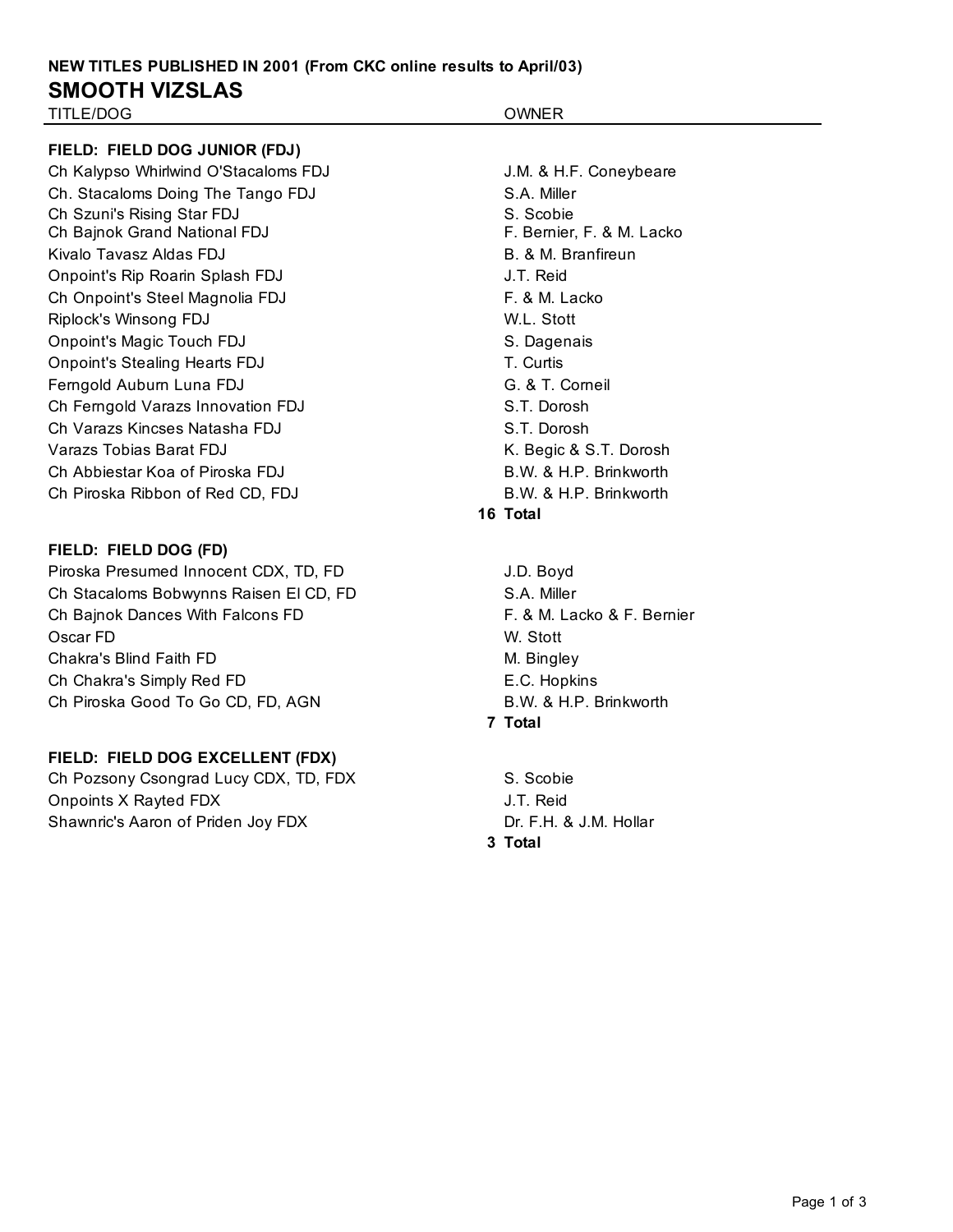| TITLE/DOG                                                                           | <b>OWNER</b>           |
|-------------------------------------------------------------------------------------|------------------------|
| <b>OBEDIENCE: COMPANION DOG (CD)</b>                                                |                        |
| Ch Norwil's Auburn Nike CD, FD, FDj                                                 | R.F. Gammage           |
| Matchpoint's Flame of Araby CD                                                      | D. Felicetta           |
| Boelte's Casual Breeze CD                                                           | E.M. Wernig            |
| Ch Piroska Ribbon of Red CD                                                         | B.W. & H.P. Brinkworth |
| Bajnok Ain't No Misdemeanor CD                                                      | R. & K. Gombar         |
| Ch Bajnok Akar's Derbi CD                                                           | J. Veillette           |
| Ch Kalypso Whirlwind O'Stacaloms CD, FDJ                                            | J.M. & H.F. Coneybeare |
| Ch Ferngold Varazs Innovation FD                                                    | S.T, Dorosh            |
|                                                                                     | 8 Total                |
|                                                                                     |                        |
| <b>OBEDIENCE: COMPANION DOG EXCELLENT (CDX)</b>                                     |                        |
| Ch Bajolo Happy Go Lucky CDX, TD                                                    | D. Lefebvre            |
| Ch Piroska Locked and Loaded CDX, FD, AGN                                           | B.W. & H.P. Brinkworth |
| Szuni's Shooting Star CDX, FDJ                                                      | S.L. Scobie            |
|                                                                                     | 3 Total                |
| <b>OBEDIENCE: OBEDIENCE TRIAL CHAMPION (OTCH) / UTILITY DOG (UD)</b>                |                        |
| OTCh Piroska Presumed Innocent TD FD                                                | J. Boyd                |
|                                                                                     | 1 Total                |
| OBEDIENCE: OBEDIENCE TRIAL CHAMPION EXCELLENT (OTCHX) / UTILITY DOG EXCELLENT (UDX) |                        |
| OTCHX Santa Fe's Golden Contessa TD                                                 | B. & K. Kilgour        |
| OYCHX/Ch Vizslanda's Golden Angel TD, DD                                            | B. & K. Kilgour        |
|                                                                                     | 2 Total                |
| <b>OBEDIENCE: MASTER OBEDIENCE TRIAL CHAMPION (MOTCH)</b>                           |                        |
| <b>MOTCH Santa Fe's Golden Contessa TD</b>                                          | B. & K. Kilgour        |
| MOTCH/Ch Vizslanda's Golden Angel TD, DD                                            | B. & K. Kilgour        |
|                                                                                     |                        |

**2 Total**